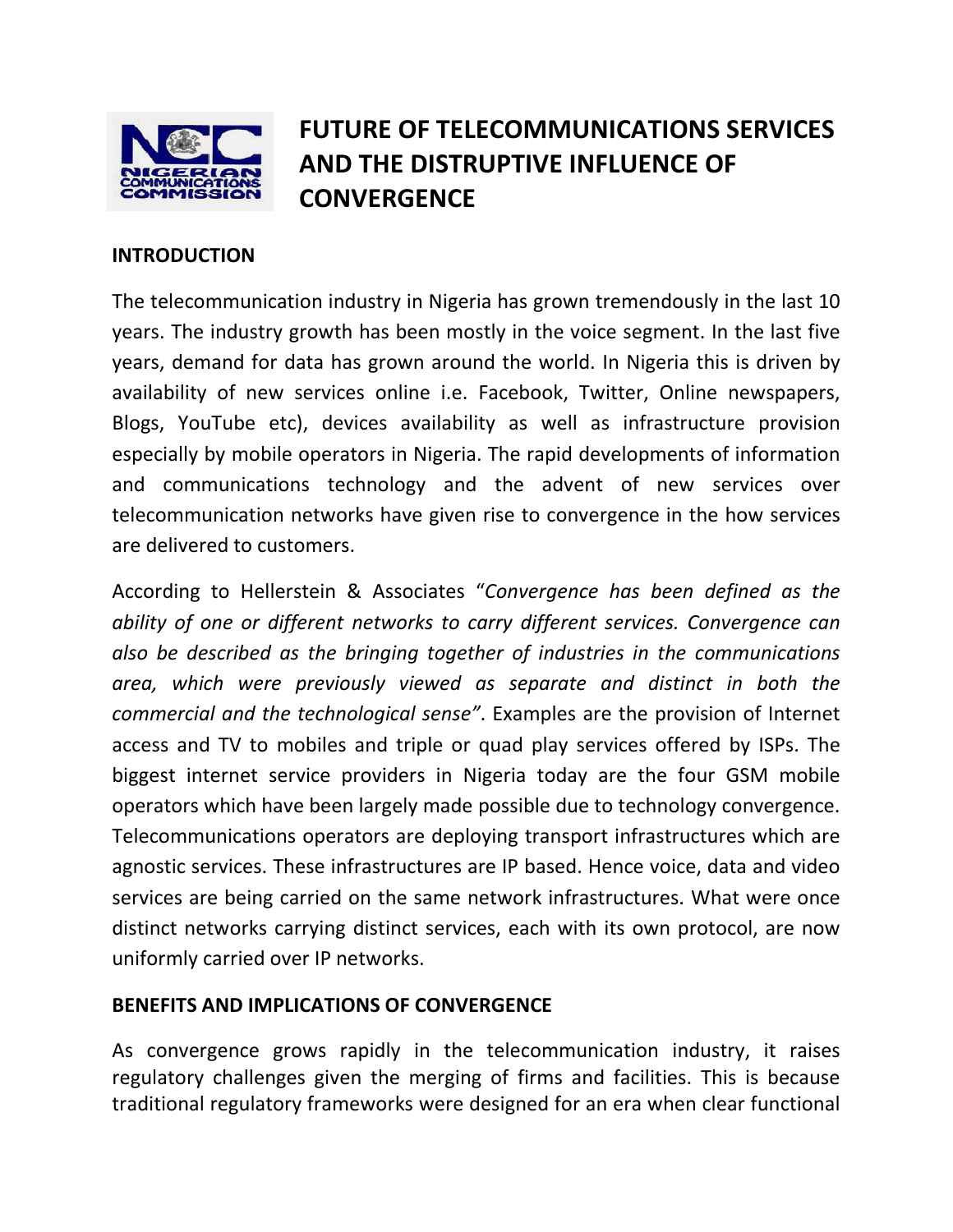differences existed between services and infrastructure and were not designed for this new environment of converged networks and services where functional differences no longer exist.

However, there are benefits to the convergence currently ongoing in the telecommunications industry. Some of these are:

- 1. Convergence creates possibilities for companies to develop and deliver services across technology platforms, and for users to get access to new kinds of communication and media services
- 2. Promotes the expansion of competition, allowing the introduction of intermodal competition where networks and technologies compete with each other with no technological or regulatory restrictions
- 3. Reduces costs of telecommunications services
- 4. Fosters the development of more efficient technologies and services
- 5. Opens the door for new ways for people to obtain Internet access

Convergence regardless of the associated benefits has given rise to uncertainties in regulatory framework as earlier stated. This is particularly impactful in such critical areas as interconnection between networks, quality of service as well as competition and pricing.

# INTERCONNECTION BETWEEN NETWORKS

Traditionally, interconnection regulation was established for voice services where rates were generally time based, however for converged services which are based on transport via a common IP protocol, interconnection rights and new interconnection schemes with different types of access and charges to ensure that everyone can interconnect regardless of the type of network they are using are required. Interconnection arrangements for circuit switched PSTN/PLMN networks have been markedly different than those for IP networks, not only at a technical level, but also in terms of associated regulatory obligations. The convergence of these networks raises difficult questions as to how interconnection should be regulated going forward. Interconnection of fixed and mobile networks in the future will need a major rethinking as a result of: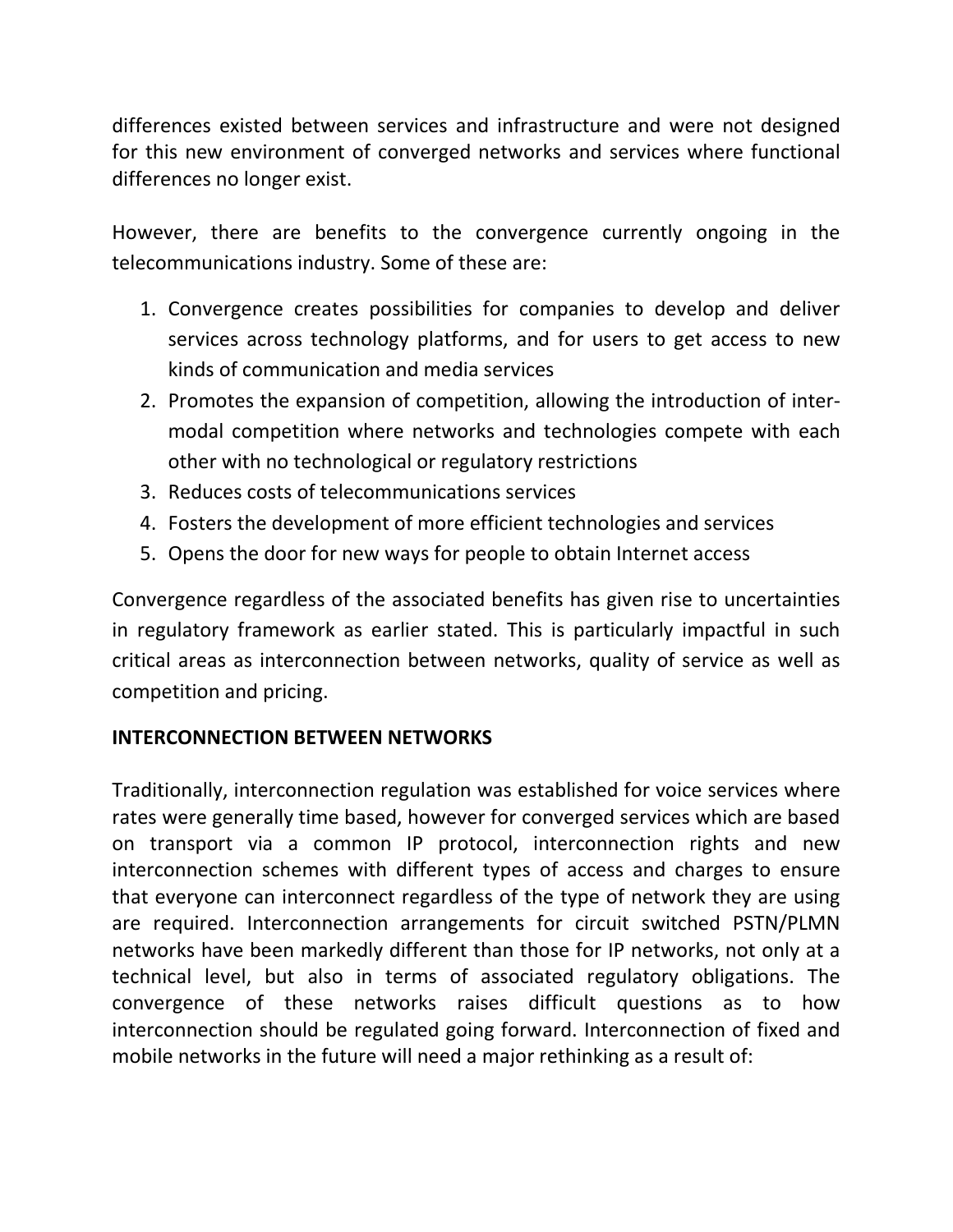- 1. The decoupling of the network from the service
- 2. The migration to next generation network (NGN)
- 3. The evolution of the access network to an all IP network
- 4. The changing cost structure of the network

Regulators seek, specifically in regard to IP interconnection and also generally, to ensure that all users derive maximum benefit in terms of choice, price, and quality of communication services; to minimize any distortion or restriction of competition in the telecommunication sector; and to avoid barriers to innovation and to efficient investment in infrastructure.

## **COMPETITION**

Network convergence is an important driver of change in the telecommunications industry with a single integrated IP network delivering a combination of data voice and video. This makes it possible for different platforms deployed by different operators in hitherto different industry segments (e.g. fixed and mobile) to offer equivalent services with a potential positive effect on competition. This convergence also enables the offering of bundled offers of multiple services to customers, with the effect of changing the face of competition and introducing new competitive challenges.

As service offerings becomes largely independent of the underlying network due to the common transport requirements, Independent service providers can compete with established network operators to offer data, voice and video services to end-users over existing network infrastructures. This development presents a potential boost to competition and improved choice for the subscriber. This may be viewed as a competitive threat by existing operators, who may be inclined to limit the potential growth of this competitive threat.

These independent competitors, especially over-the-top (OTT) operators, present an interesting challenge to regulators worldwide. A pertinent question that is asked is:

OTT players provide services to end-users across geographical boarders, how should regulation of these players be carried out within national boarders considering the unique telecommunication environment in different countries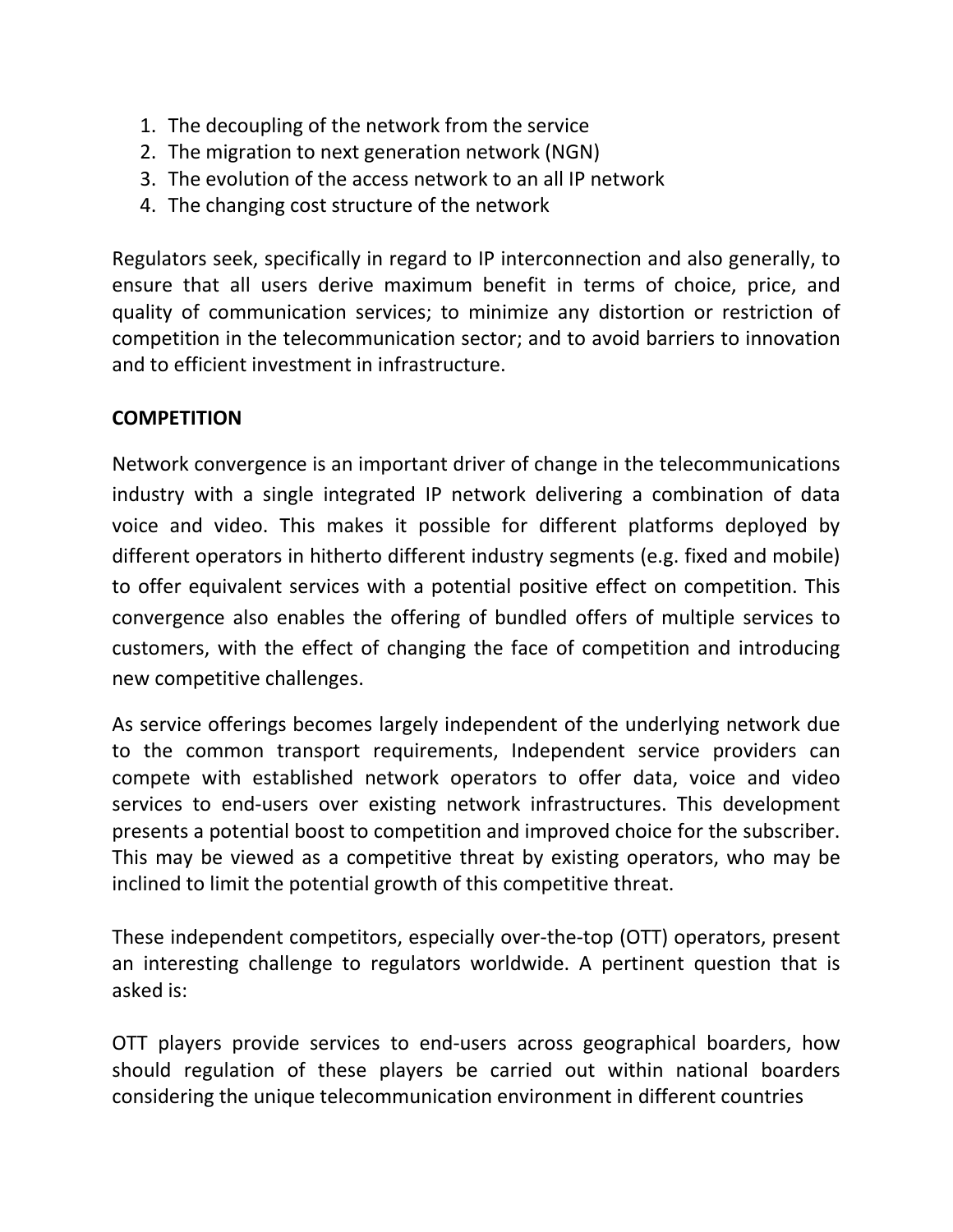The activities of these players has created choice for end-users, deepened competition for the provision of telecommunication services and improved innovation in the sector. However, it also creates unique regulatory challenges with respect to ensuring some of the cardinal objectives of regulation are continually met. These objectives are:

- 1. Ensuring that users derive maximum benefit in terms of choice, price, and quality
- 2. Ensuring that there is no distortion or restriction of competition; and
- 3. Encouraging efficient investment in infrastructure, and promoting innovation

While OTT players positively contribute towards the realization of the first objective and part of the third objective (with respect to promoting innovation), it creates challenges towards meeting the other objectives due to its potential distortion of completion, it potentially could create a dis-incentive for existing operators to provide the required investments for network infrastructure expansion and modernization. Hence innovative regulatory frameworks are needed to address these challenges.

## QUALITY OF SERVICE

With convergence leading to the evolution of networks from circuit switched based to IP packet switched based systems; the quality of service framework for both systems is also different. For circuit switched telecommunications networks, ensuring quality of service standards are met by operators has been a main function of the regulator. However, for converged services, new QoS standards are required since each of the services have different QoS requirements. For example, telecommunication voice services have a more stringent QoS standards compared to traditional data services like e-mail services. This will thus require a modification of existing QoS frameworks to both enable the growth of these new converged services and still maintain an optimal level of QoS delivery.